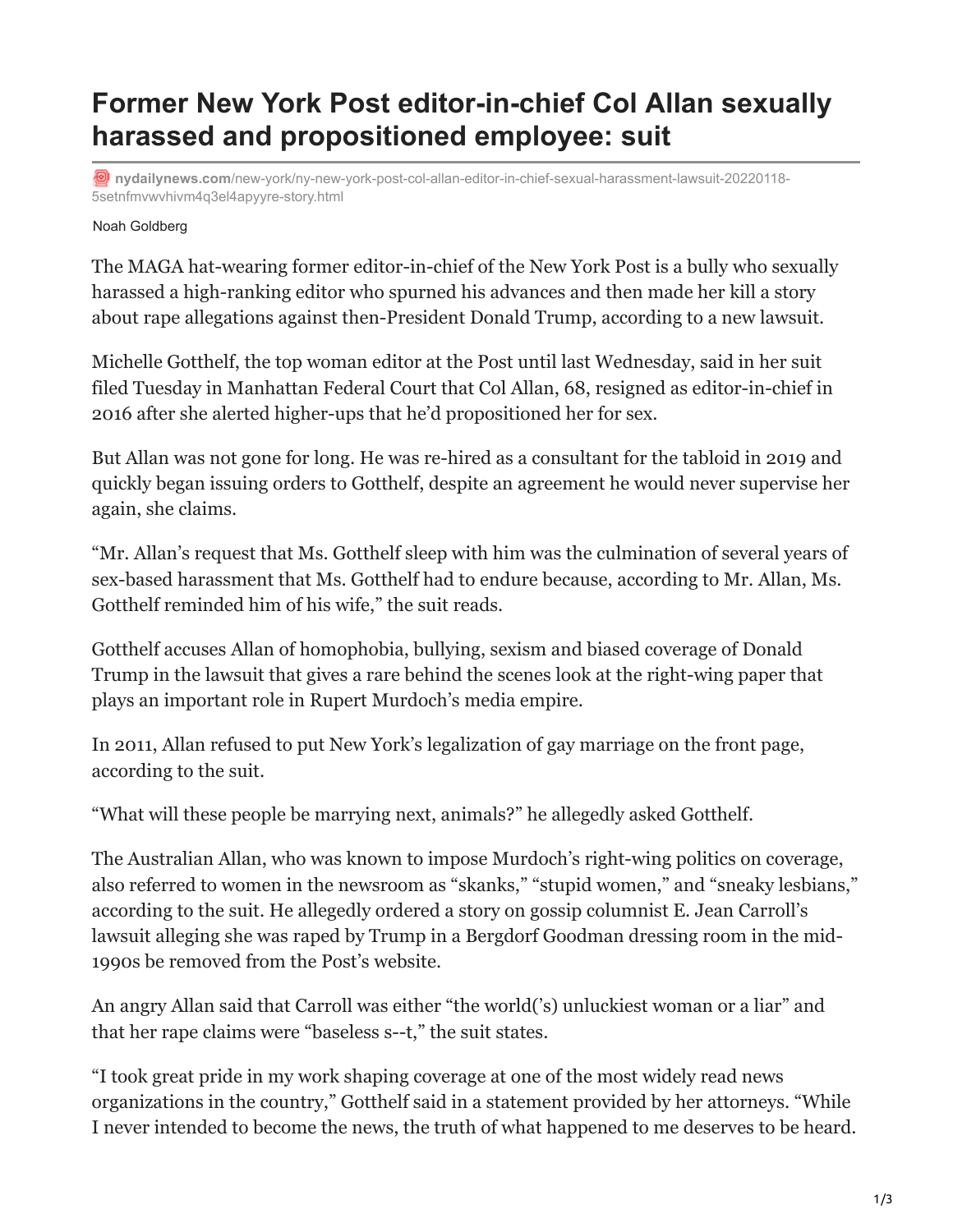I will miss my colleagues dearly and hope that by speaking out there can be positive change for other women at the Post."

Allan made a gross proposition to Gotthelf over drinks following an offsite editors' meeting in 2016 — after admitting he was a cuckold and peppering her with questions about her sex life, the suit states.

Allan confessed his wife had not slept with him in years and was with another lover, the suit says.

"You should get yourself a lover. That'll fix her," Gotthelf responded jokingly, according to the lawsuit.

"What about you?" Allan responded, the suit says. "We should sleep together."

Gotthelf refused, and Allan responded that he had slept with another female employee at the Post before, the suit says.

After she rejected the proposal, Allan — already known as a belligerent boss prone to profanity-laden outbursts — began treating Gotthelf even worse, the suit says.

In one embarrassing episode, he ripped up a list of stories that she had prepared for a meeting shortly after the rejection and yelled at her to "get the f--k out" in front of other editors, according to the complaint.

That's when Gotthelf made a report to HR about the bullying and sexual harassment, the suit alleges.

Allan was forced to resign in April 2016, [though not quite in disgrace](https://www.nydailynews.com/new-york/allan-new-york-post-editor-trump-fan-retire-article-1.2601816), with Murdoch coming to The Post's office to bid him farewell, the suit says.

"Mr. Murdoch publicly lauded Mr. Allan, calling him 'one of the most outstanding editors of his generation' and a 'great friend and colleague,'" the complaint claims.

The News reported at the time that Allan was known to walk around the newsroom in a red "Make America Great Again" cap.

Despite Gotthelf's complaint to HR, Allan returned to The Post in 2019, much to her dismay, she says. He used the new perch to flaunt his power over her, she claims.

During a boozy late night prank call just days after Gotthelf's father died, Allan called her ranting and raving about a a story in the Daily News that The Post had missed, only to change tacks and tell Gotthelf, "I love you," according to the suit.